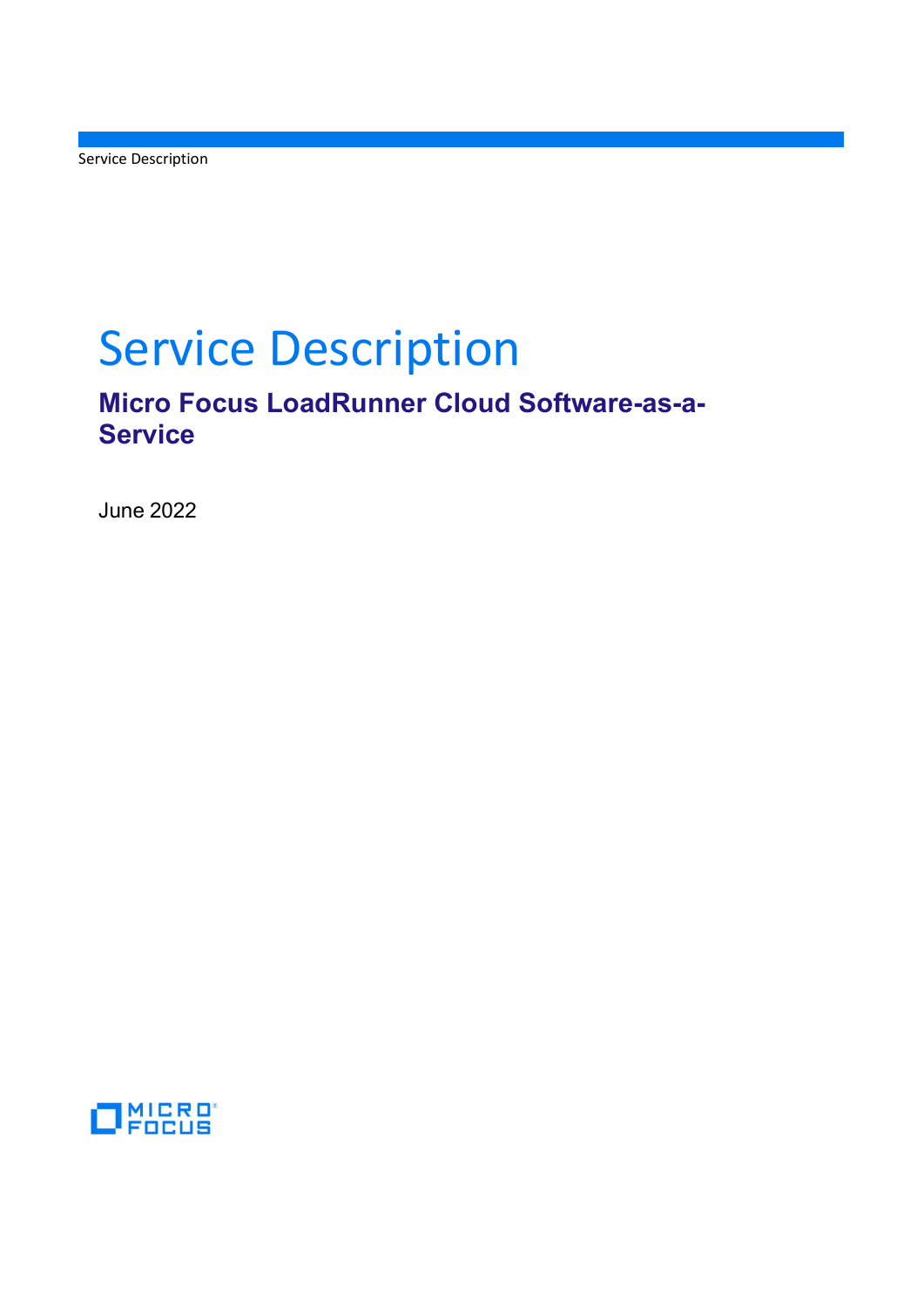## **Contents**

This Service Description describes the components and services included in Micro Focus LoadRunner Cloud Software-as-a-Service (which also may be referred to as "SaaS"). Unless otherwise agreed to in writing this Service Description is subject to the Micro Focus Customer Terms for SaaS and represents the only binding terms governing Micro Focus International plc and its affiliates ("Micro Focus") respective obligations regarding its provision of this SaaS to the end-user customer. Any other descriptions of the features and functions of the SaaS, public statements, including advertisements, shall not be deemed as additional features or functionalities that Micro Focus is required to deliver.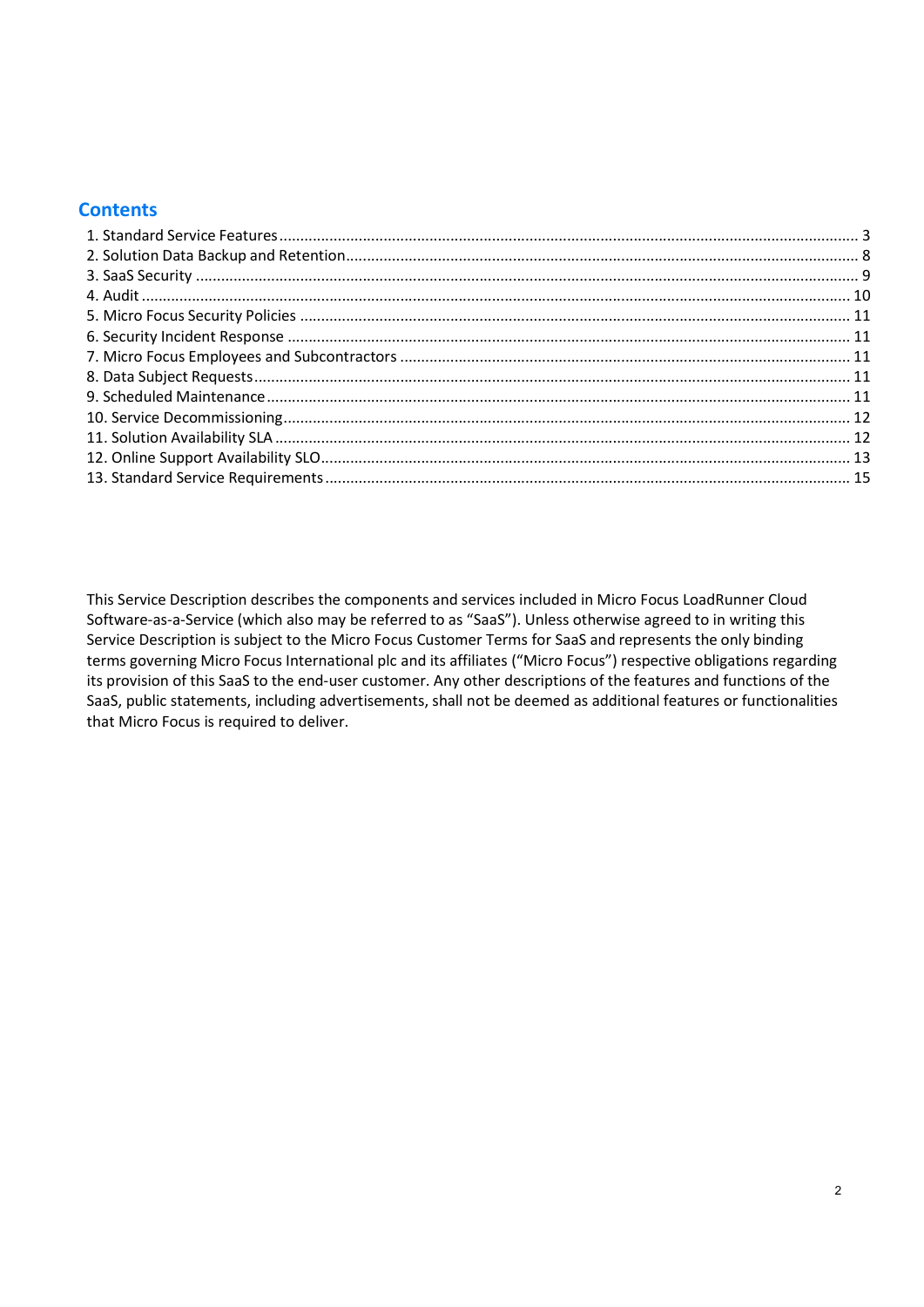## 1. Standard Service Features

## 1.1 High Level Summary

Micro Focus LoadRunner Cloud ("LoadRunner Cloud") SaaS provides a cloud-based enterprise service that is intended for high volume performance testing of the Customer's application.

## 1.2 SaaS Service Delivery Components

SaaS Delivery Components

One LoadRunner Cloud SaaS production instance

## 1.3 SaaS Operational Services

| <b>Operational Services</b>          |            |
|--------------------------------------|------------|
| <b>SSO</b> integration               | $\sqrt{ }$ |
| SaaS best practice document library  | $\sqrt{ }$ |
| <b>Services support</b>              | $\sqrt{ }$ |
| <b>Dedicated IPs</b>                 | O          |
| <b>Dedicated VPC</b>                 | O          |
| <b>Multiple IPs</b>                  | $\sqrt{ }$ |
| <b>External integrations support</b> | O          |
| $V =$ Included                       |            |
| $O =$ Optional for a fee             |            |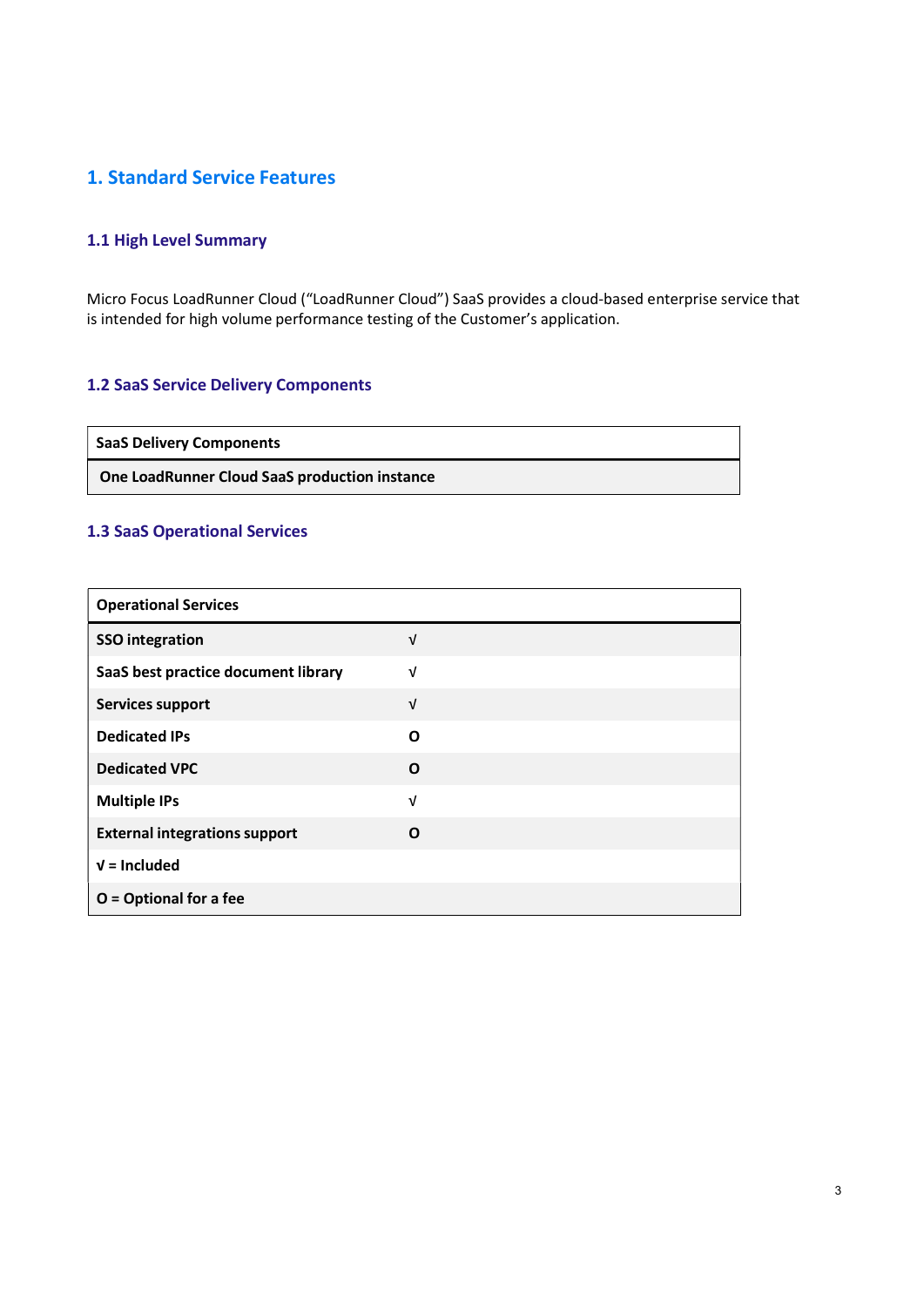## 1.4 Architecture Components

LoadRunner Cloud consists of these two (2) parts: (a) a cloud-based management platform with an interactive dashboard for managing, storing, and analyzing performance tests; and (b) a Micro Focus-provided agent, installed by Micro Focus or by the Customer to execute the performance tests. Customer also subscribesto a protocol bundle that will be specified in the order document. Customer can purchase either Virtual User Hours ("Vuser hours") or Virtual User ("Vuser"). A Customer that purchases Vusers, protocols included in the GUI bundle can use Micro Focus-provided agents up to 100 hours per month. The use of Micro Focus-provided agents for Vusers purchased from other protocols is unrestricted.

LoadRunner Cloud supports different Vuser types that are sold in protocol bundles as outlined below:

- 1. Dev bundle: Allows customers to run scripts developed using JMeter and Gatling.
- 2. Web bundle: Allows customers to run web (http/html), Mobile Application HTTP/HTML, web services, DevWeb, and Java scripts created with Micro Focus virtual user generator as well as the TruAPI protocol, MQTT and Silk Performer scripts: Web low level, Web business transaction, HTTP Live Streaming, Kafka, and XML/SOAP. Subscribing to this bundle also includes a subscription to the Dev bundle. (\*)
- 3. GUI bundle: Allows customers to run TruClient Web, TruClient Mobile Web, TruClient Native Mobile (requires a separate UFT Mobile license), Selenium and Silk Performer scripts: Web browserdriven (AJAX). Subscribing to this bundle also includes a subscription to the web and dev bundles
- 4. ERP bundle: Allows customers to run SAP Web, SAP-GUI, Oracle NCA, Oracle Web, Siebel Web. (\*)
- 5. Legacy bundle: Allows customers to run Windows Sockets, RDP (Remote Desktop Protocol), RTE (Remote Terminal Emulator) Citrix ICA and .Net. (\*)
- 6. All Protocol bundle: Subscribing to this bundle allows customers to run scripts using any of the Vuser types that LoadRunner Cloud supports.

\* Some of the protocols are supported on on-premises load generators only, full description can be found in this link at the LoadRunner Cloud online help center https://admhelp.microfocus.com/srl/en/latest/Content/Storm/lp\_License.htm

LoadRunner Cloud is multi-tenant meaning that each customer of this SaaS offering receivesits own segregated tenant on a multi-tenant farm.

Customer understands that the use of LoadRunner Cloud may involve (i) transmitting content over various networks, and (ii) changes to the content to conform and adapt to technical requirements of connecting networks or devices. Customer should always keep a copy of the original orders or make back-upcopies of such content on Customer's own system(s).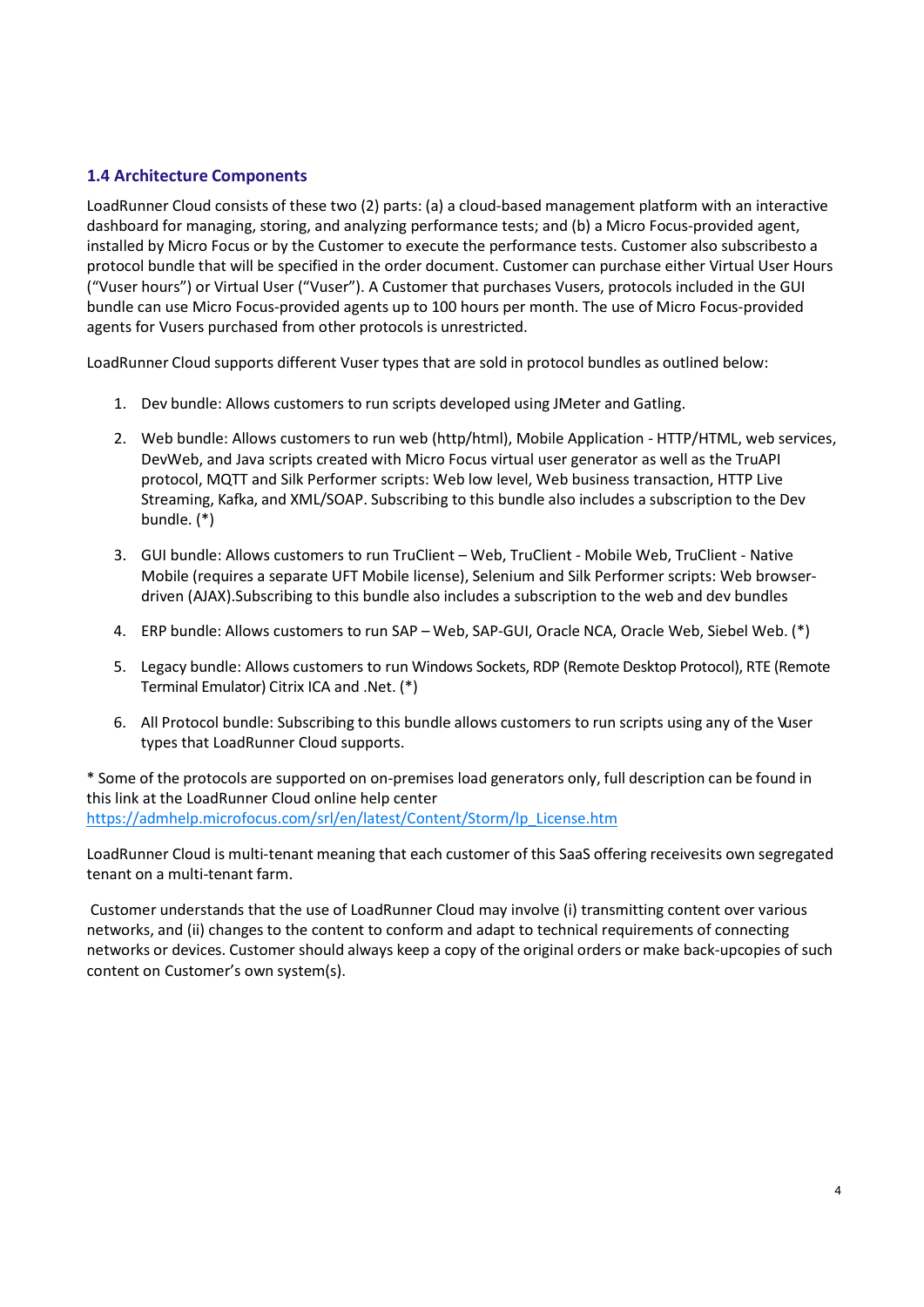## Cloud Load Generator usage restrictions

Each of the supported protocol types is set with a default value for the maximum number of Vusers assigned to a Standard Cloud Load Generator Machine ('SCLGM'). The typical SCLGM provides 8 CPU cores, running either Windows or Linux operating system. Each protocol type has the following limit for the minimum number of Vusers that can run on a single SCLGM:

- Any protocol type included in DEV, WEB, or ERP protocol bundle: a minimum of 1,500 Vusers can run ona single SCLGM.
- Any protocol type included in GUI protocol bundle: a minimum of 15 Vusers can run on a single SCLGM.

Protocol type can be configured in a customer tenant to allow a lower number of Vusers per SCLGM. Using a protocol type with a lower number of Vusers per SCLGM will increase the license usage as described below.

The following Vusers multiplier ratios will apply for the purpose of calculating license usage when number of Vusers per SCLGM is set below 1,500 Vusers in a protocol type from the DEV, WEB, or ERP protocols bundles:

- $\circ$  Vusers per SCLGM is set between 500 and 1,499 Vusers multiplier ratio is x2
- o Vusers per SCLGM is set between 250 and 499 Vusers multiplier ratio is x3
- o Vusers per SCLGM is set between 100 and 249 Vusers multiplier ratio is x4
- o Vusers per SCLGM is set between 50 and 99 Vusers multiplier ratio is x5
- o Vusers per SCLGM is set between 15 and 49 Vusers multiplier ratio is x10
- o Vusers per SCLGM is set between 10 and 14 Vusers multiplier ratio is x15
- o Vusers per SCLGM is set between 5 and 9 Vusers multiplier ratio is x20

The following Vusers multiplier ratios will apply for the purpose of calculating license usage when number of Vusers per SCLGM is set below 15 Vusers in a protocol type from the bundle GUI:

- $\circ$  Vusers per SCLGM is set between 10 and 14 Vusers multiplier ratio is x1.25
- $\circ$  Vusers per SCLGM is set between 5 and 9 Vusers multiplier ratio is x2

Examples for clarifications:

- Example A: a test with 2,000 concurrent Vusers using web http protocol type will consume 2,000 Vuser license when number of Vusers per cloud load generator in web http protocol type isset to 1,500. However, when setting the minimum number of Vusers per load generator for web http protocol type to 500, the same test will consume 4,000 Vuser license.
- Example B: a one-hour test with 2,000 concurrent Vusers using web http protocol type will consume 2,000 Vuser hours license when number of Vusers per cloud load generator in webhttp protocol type is set to 1,500. However, when setting the minimum number of Vusers per loadgenerator for web http protocol type to 500, the same test will consume 4,000 Vuser hours.

The ability to modify the number of Vusers allocated to an SCLGM is not available by default. Customer can request this feature for their LoadRunner Cloud tenant under the above terms via a service request.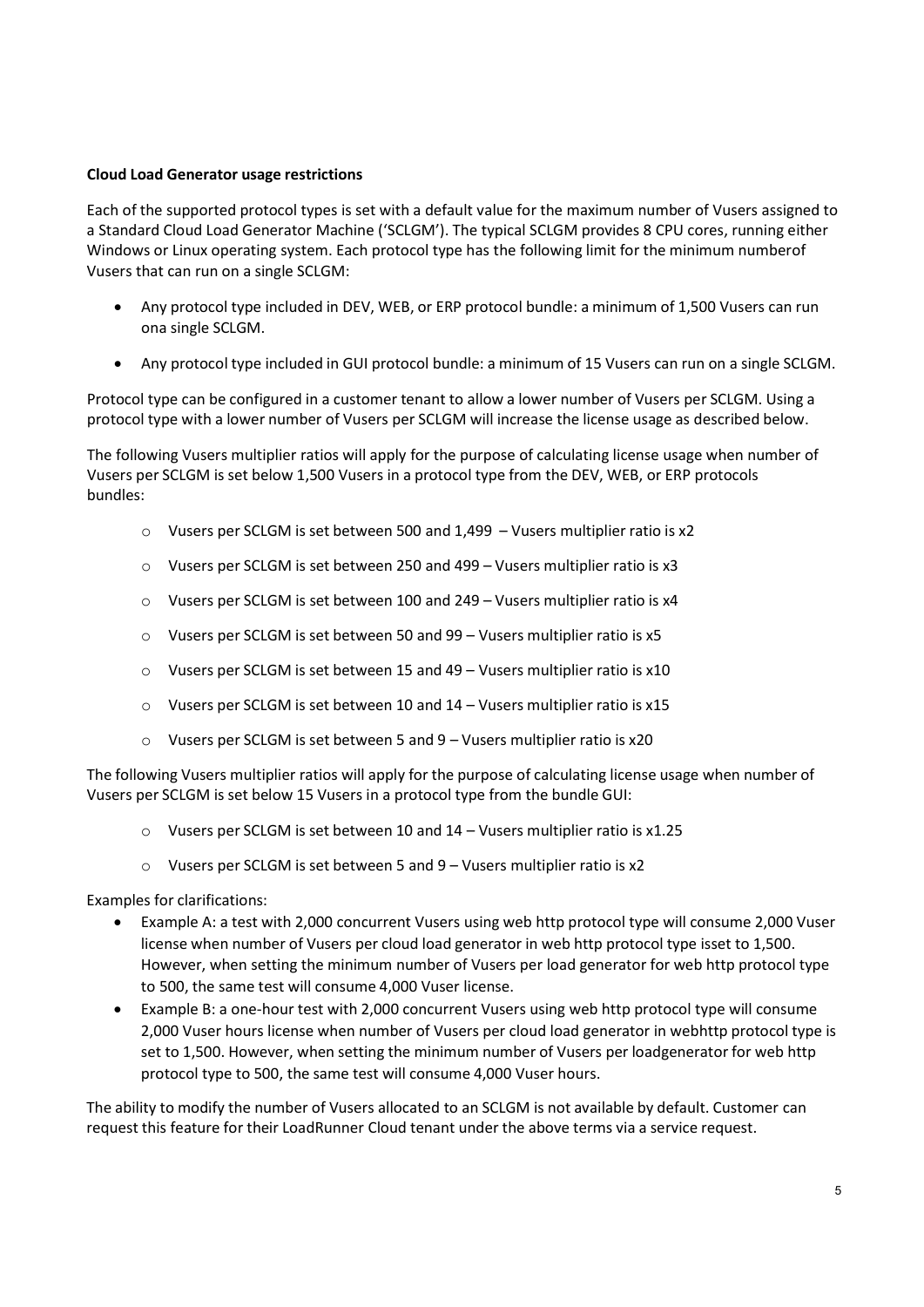#### Dedicated IPs

Customer can request Micro Focus SaaS to reserve and not change the IP addresses ("Dedicated IPs") of the cloud-based load generators provisioned by Micro Focus through third party cloud providers. This will enable the Customer to modify firewall rules to allow traffic from external load generators to access their application. Customer can request Dedicated IPs to allow outbound connectivity between Micro Focus on premises load generators and LoadRunner Cloud runtime components in the cloud. This optional service is available for up to 10 Dedicated IPs with no additional cost, additional Dedicated IPs can be obtained with additional cost.

#### LoadRunner Cloud Dedicated VPC

LoadRunner Cloud allows Customer to use LoadRunner Cloud agents in supported regions that have access to customer's network by using a dedicated VPC provided by Micro Focus, the connection between the Micro Focus dedicated VPC and the customer network can be established by using Customer's VPN, "AWS Direct Connect" ("DX") or "AWS VPC Peering" services, this capability may have additional charges by Micro Focus. Contact Micro Focus representative to enable this capability. The following terms and conditions apply for customers that are subscribed to LoadRunner Cloud with the dedicated VPC capability enabled.

Customer is responsible for working with Micro Focus team for setting up the connectivity between their network and the Micro Focus dedicated VPC network.

Customer is responsible for any cost (including traffic cost) from customer's environment and henceforth (to and not limited to customer's AWS account, customer's Azure account, and other customer's third parties).

Load test with a dedicated VPC can be enabled in up to three supported regions that have been reviewed and approved by MF in advance, a dedicated VPC will be setup in each region.

To setup a dedicated VPC, the customer is responsible for certain activities, including but not limited to:

Providing IP CDIR blocks per region to support the expected network load to be generated by LoadRunner Cloud agents

Configuring DX to allow network connectivity with above-mentioned MF dedicated VPCs

Maintaining and monitoring the network connectivity with LoadRunner Cloud Dedicated VPCs

Have sufficient bandwidth when running LoadRunner Cloud tests to support the expected network load

Since the Dedicated VPC allows network connectivity from MF's VPC to Customer's network, it is Customer's responsibility to apply required network access restrictions to their network through the MF Dedicated VPC. Customer agrees that Micro Focus will not be liable to Customer or to any third party for any damages or losses, including without limitation charges from AWS, Azure or any other third party to Customer.

To support accessing Customer's applications and systems from LoadRunner Cloud scripts using DNS names, Customer will provide required internal DNS details and network access to the internal DNS service.

## 1.5 Application Administration

Customer will access LoadRunner Cloud using a web browser and the URL provided to them. Once securely logged in, the Customer can perform administrative tasks such as adding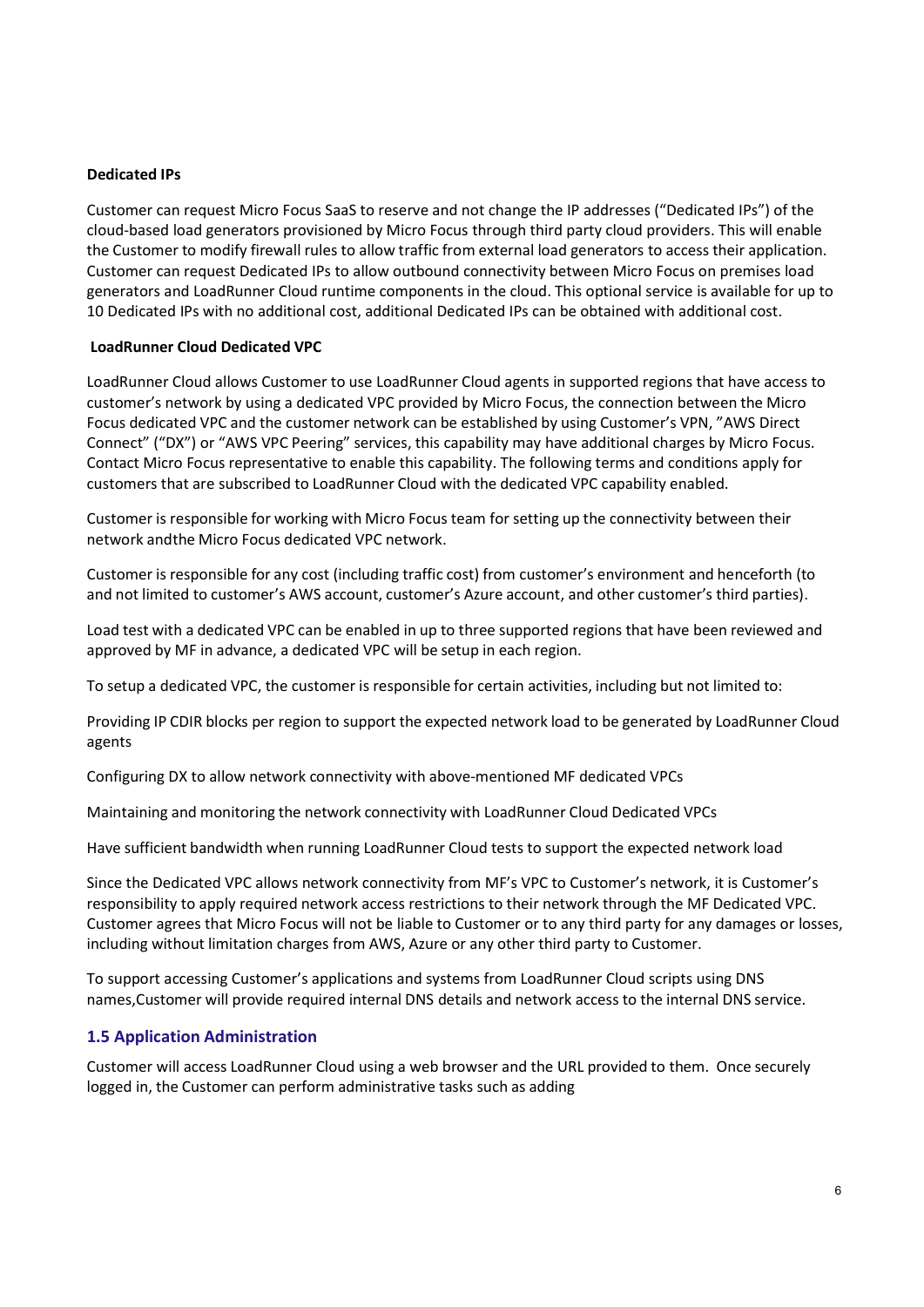and deleting users, adding users to projects, allocating hardware, and running and scheduling performance tests.

## 1.6 Service Components

Micro Focus offers the following core SaaS support and operational services as part of LoadRunner Cloud.

#### Service Support

The Customer may contact Micro Focus through a variety of methods such as online support tickets or telephone. The Micro Focus Support Team will either provide support to the Customer directly or coordinate delivery of this support.

Online support is available at: http://software.microfocus.com/myaccount/

Micro Focus LoadRunner Cloud Community at: https://community.microfocus.com/adtd/srload/. Additional custom support, education or services can be purchased via FlexCare credits: https://www.microfocus.com/enus/services/flexible-credits

Micro Focus staffs and maintains a 24x7x365 Service Operations Center, which will be the single point of contact for all issues related to the support for LoadRunner Cloud for the Customer. Customer will maintain a list of authorized users who may contact Micro Focus for support. The Customer's authorized users may contact Micro Focus for support via the Web portal or telephone 24 hours a day, 7 days a week.

Service Features:

- System Availability SLO of 99.9%
- Customer Success Manager Services
- Solution Expert Services
- Welcome Package
- Technical Enablement and Pre-recorded enablement videos
- Email and Online Notifications
- Version updates. Notification period according to notification timelines via email, release notes and help resources available
- Regular Service Reviews to review service quality and to provide feedback on improvements required
- Regular Adoption Reviews to plan how best to adopt product features and best practices based on your business objectives

## 1.7 Service Monitoring

Micro Focus monitors LoadRunner Cloud components 24x7 availability. Micro Focus uses a centralized notification system to deliver proactive communications about application changes, outages, and scheduled maintenance. Alerts and notifications are available to the Customeronline at: http://software.microfocus.com/myaccount/

## 1.8 Capacity and Performance Management

The architecture allows for addition of capacity to applications, databases, and storage.

## 1.9 Operational Change Management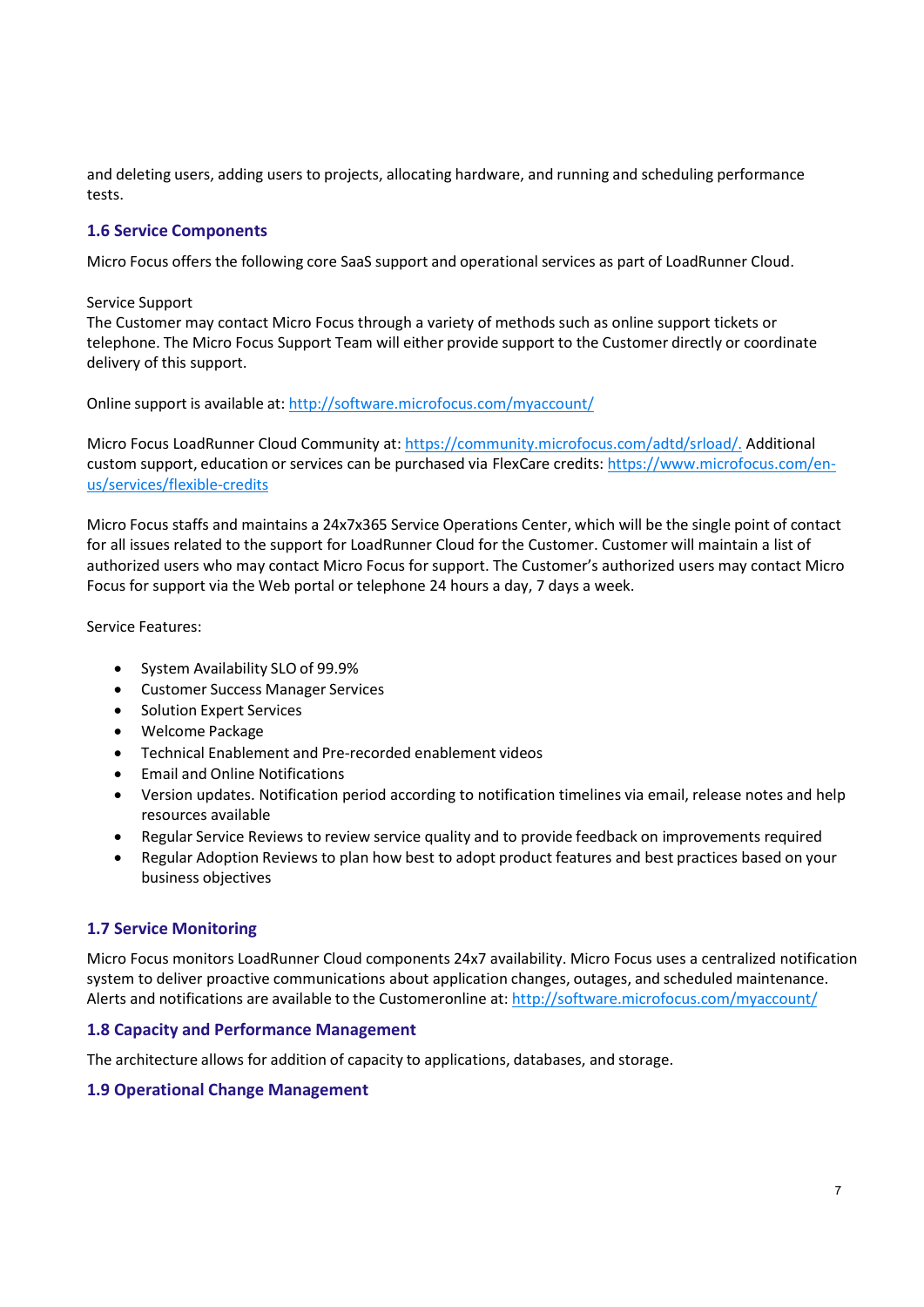Micro Focus follows a set of standardized methodologies and procedures for efficient and prompt handling of changes to SaaS infrastructure and application, which enables beneficial changes to be made with minimal disruption to the service.

## 2. Solution Data Backup and Retention

The data backup and retention described in this section are part of Micro Focus's overall business continuity management practices designed to attempt to recover availability to Customer of LoadRunner Cloud and access to LoadRunner Cloud Customer data, following an outage or similar loss of service.

The following types of Customer-specific data are included in the LoadRunner Cloud database that resides in the Micro Focus SaaS environment: Customer inserted data (for example attachments, scripts, documents, and files).

The Data Backup Frequency is one (1) day and Micro Focus performs that daily backup of the LoadRunner Cloud database (including configuration data). The Backup Retention Time is seven (7) days, meaning Micro Focus retains each daily backup for the most recent seven (7) days ("Data Retention Time").

Micro Focus's standard storage and backup measures are Micro Focus's only responsibility regarding the retention of this data, despite any assistance or efforts provided by Micro Focus to recover or restore Customer's data. Customer may request via a service request for Micro Focus to attempt to restore such data from Micro Focus's most current backup. Micro Focus will be unable to restore any data not included in the database (not properly entered by the user or lost or corrupted etc.) at the time of backup or if Customer´s request comes after the Data Retention Time of such backup.

LoadRunner Cloud's standard retention policy for test results archives results data from test runsthat are over 18 months old and deletes results data from test runs that are over 3 years old. Customer may request via a service request for Micro Focus to restore test results from an archived test run or to extend the standard period to delete results data of old test runs.

## 2.1 Disaster Recovery

## 1. Business Continuity Plan

Micro Focus SaaS continuously evaluates different risks that might affect the integrity and availability of Micro Focus SaaS. As part of this continuous evaluation, Micro Focus SaaS develops policies, standards and processes that are implemented to reduce the probability of a continuous service disruption. Micro Focus documents its processes in a business continuity plan ("BCP") which includes a disaster recovery plan ("DRP"). Micro Focus utilizes the BCP to provide core Micro Focus SaaS and infrastructure services with minimum disruption. The DRP includes a set of processes that Micro Focus SaaS implements and tests Micro Focus SaaS recovery capabilities to reduce the probability of a continuous service interruption in the event of a service disruption.

## 2. Backups

Micro Focus SaaS performs both on-site and off-site backups with a 24 hours recovery point objective (RPO). Backup cycle occurs daily where a local copy of production data is replicated on-site between two physically separated storage instances. The backup includes a snapshot of production data along with an export file of the production database. The production data is then backed up at a remote site. Micro Focus uses storage and database replication for its remote site backup process. The integrity of backups are validated by (1) real time monitoring of the storage snapshot process for system errors, (2) validating CHECKSUM at the end of a backup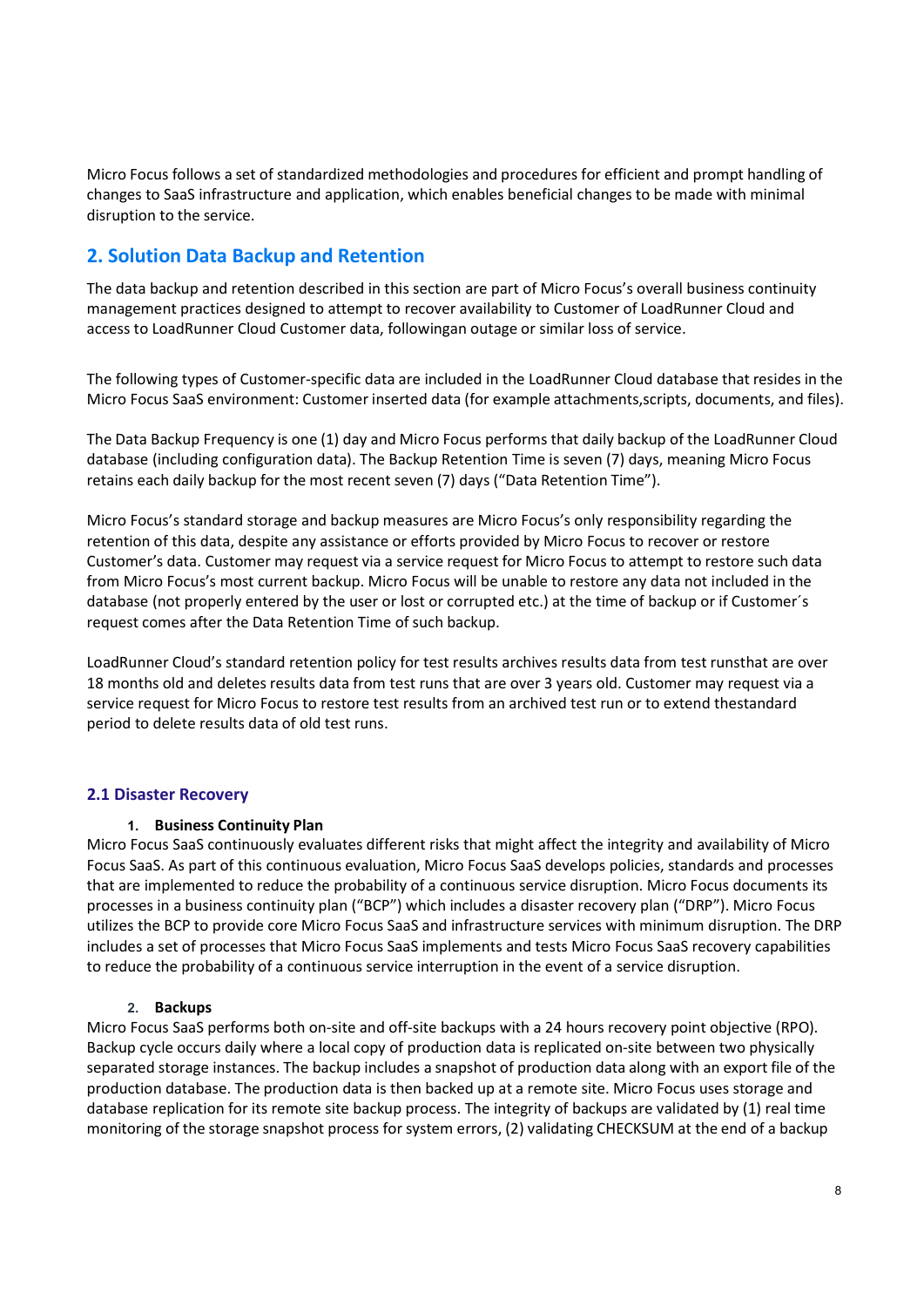process to assure the same number of bits exists on both source and destination storage systems, and (3) and annual restoration of production data from an alternate site to validate both data and restore flows integrity.

LoadRunner Cloud is implemented using AWS technology service stack in a redundant mode over two availability zones ("AZs"). Each AZ is designed to be insulated from failures in other AZs. The DRP's target is toprovide restoration of the Micro Focus SaaS within twelve (12) hours following Micro Focus's declaration of a disaster, excluding, however, a disaster or multiple disasters causing the compromise of data centers in the separate AZs simultaneously, and excluding non-production environments.

## 3. SaaS Security

Micro Focus maintains an information and physical security program designed to protect the confidentiality, availability and integrity of Customer Personal Data and confidential information (the "Micro Focus Security Program").

## 3.1 Technical and Organizational Measures

This section describes Micro Focus´s standard technical and organizational measures, controls, and procedures, which are intended to help protect the Customer-provided SaaS Data.

Micro Focus regularly tests and monitors the effectiveness of its controls and procedures. No security measures are or can be completely effective against all security threats, present and future, known and unknown. The measures set forth in this section may be modified by Micro Focus but represent a minimum standard. Customer remains responsible for determining the sufficiency of these measures.

## 3.2 Physical Access Controls

Micro Focus maintains physical security standards designed to prohibit unauthorized physical access to the Micro Focus equipment and facilities used to provide SaaS and include Micro Focus data centers and data centers operated by third parties. This is accomplished through the following practices:

- presence of on-site security personnel on a 24x7 basis
- use of intrusion detection systems
- use of video cameras on access points and along perimeter
- Micro Focus employees, subcontractors and authorized visitors are issued identification cards that must be worn while on premises
- monitoring access to Micro Focus facilities, including restricted areas and equipment within facilities
- maintaining an audit trail of access

## 3.3 Access Controls

Micro Focus maintains the following standards for access controls and administration designed to make Customer-provided SaaS Data accessible only by authorized Micro Focus personnel who have a legitimate business need for such access:

- secure user identification and authentication protocols
- authentication of Micro Focus personnel in compliance with Micro Focus standards and in accordance with ISO27001 requirements for segregation of duties
- Customer provided SaaS data is accessible only by authorized Micro Focus personnel who have a legitimate business need for such access, with user authentication, sign-on and access controls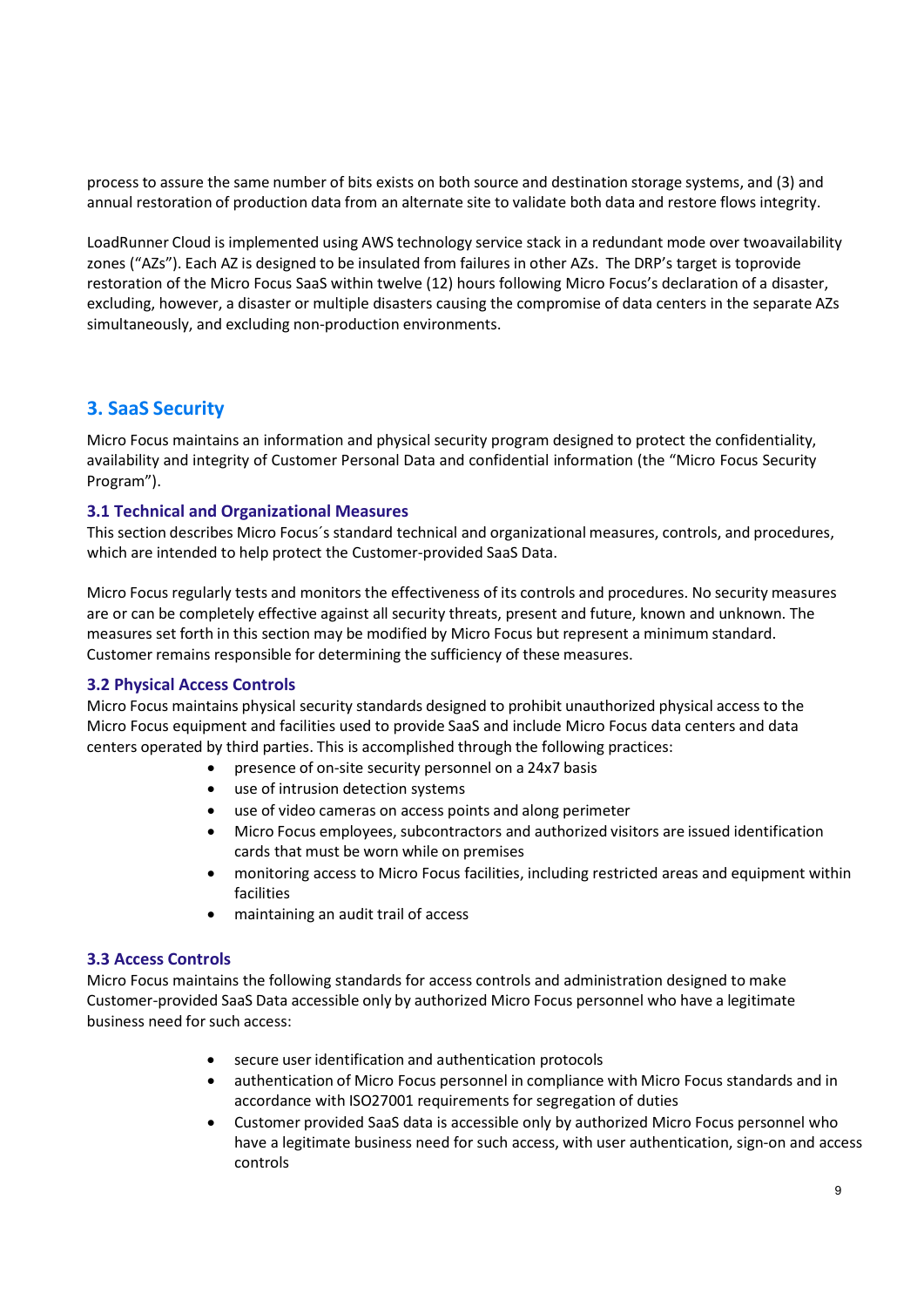- employment termination or role change is conducted in a controlled and secured manner
- administrator accounts should only be used for the purpose of performing administrative activities
- each account with administrative privileges must be traceable to a uniquely identifiable individual
- all access to computers and servers must be authenticated and within the scope of an employee's job function
- collection of information that can link users to actions in the Micro Focus SaaS environment
- collection and maintenance of log audits for the application, OS, DB, network, and security devices according to the baseline requirements identified
- restriction of access to log information based on user roles and the "need-to-know;" and prohibition of shared accounts

## 3.4 Availability Controls

Micro Focus´s business continuity management process includes a rehearsed method of restoring the ability to supply critical services upon a service disruption. Micro Focus's continuity plans cover operational shared infrastructure such as remote access, active directory, DNS services, and mail services. Monitoring systems are designed to generate automatic alerts that notify Micro Focus of events such as a server crash or disconnected network.

Controls regarding disruption prevention include:

- uninterruptible power supplies (UPS) and backup power generators
- at least two independent power supplies in the building
- robust external network connectivity infrastructure

## 3.5 Data Segregation

Micro Focus SaaS environments are segregated logically by Micro Focus SaaS access control mechanisms. Internet-facing devices are configured with a set of access control lists (ACLs), which are designed to prevent unauthorized access to internal networks. Micro Focus uses security solutions on the perimeter level such as: firewalls, IPS/IDS, proxies, and content-based inspection in order to detect hostile activity in addition to monitoring the environment's health and availability.

## 3.6 Data Encryption

Micro Focus SaaS uses industry standard techniques to encrypt Customer-provided SaaS Data in transit. All inbound and outbound traffic to the external network is encrypted.

## 3.7 Customer code

Code written to emulate load testing scenarios in LoadRunner Cloud will be reviewed by Customer priorto execution to ensure that the code, when executed, does not have any other effect than load test scenario emulation.

## 4. Audit

Micro Focus appoints an independent third party to conduct an annual audit of the applicable policies used by Micro Focus to provide LoadRunner Cloud. A summary report or similar documentation will be provided to Customer upon request. Subject to the execution of Micro Focus's standard confidentiality agreement, Micro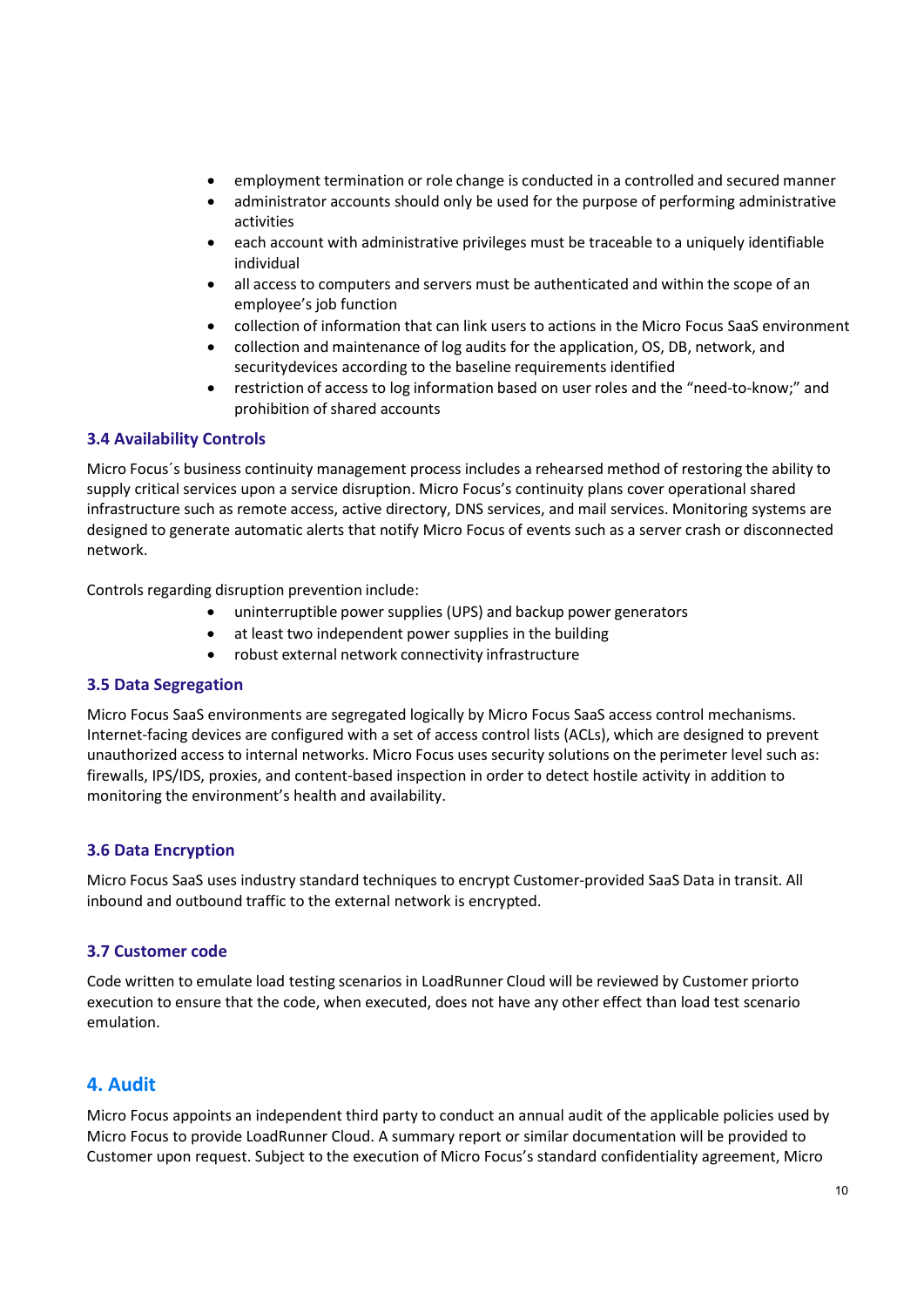Focus agrees to respond to a reasonable industry standard information security questionnaire concerning its information and physical security program specific to Micro Focus SaaS provided pursuant to the applicable Supporting Material no more than once per year. Such information security questionnaire will be considered Micro Focus Confidential Information.

## 5. Micro Focus Security Policies

Micro Focus conducts annual reviews of its policies around the delivery of SaaS against ISO 27001. Micro Focus regularly re-evaluates and updates its information and physical security program as the industry evolves, new technologies emerge, or new threats are identified.

## 6. Security Incident Response

In the event Micro Focus confirms a security incident resulted in the loss, unauthorized disclosure, or alteration of Customer-provided SaaS Data ("Security Incident"), Micro Focus will notify Customer of the Security Incident and work to mitigate the impact of such Security Incident. Should Customer believe that there has been unauthorized use of Customer's account, credentials, or passwords, Customer must immediately notify Micro Focus Security Operations Center via softwaresoc@microfocus.com.

## 7. Micro Focus Employees and Subcontractors

Micro Focus requests that all employees involved in the processing of Customer-provided SaaS Data are authorized personnel with a need to access the Customer-provided SaaS Data, are bound by appropriate confidentiality obligations and have undergone appropriate training in the protection of customer data. Micro Focus requests that any affiliate or third-party subcontractor involved in processing Customer-provided SaaS Data enters into a written agreement with Micro Focus, which includes confidentiality obligations substantially similar to those contained herein and appropriate to the nature of the processing involved.

## 8. Data Subject Requests

Micro Focus will, within three (3) business days of receipt, refer to Customer any queries from data subjects in connection with Customer-provided SaaS Data.

## 9. Scheduled Maintenance

To enable Customers to plan for scheduled maintenance by Micro Focus, Micro Focus reserves predefined timeframes to be used on an as-needed basis. Micro Focus reserves a weekly two (2) hours window (Sunday 00:00 to 02:00 Pacific Standard Time) and one (1) monthly four (4) hour window (Sunday in the 00:00 to 08:00 Pacific Standard Time block). These windows will be used on an as-needed basis.

Planned windows will be scheduled at least two (2) weeks in advance when Customer action is required, or at least four (4) days in advance otherwise.

## 9.1 Scheduled Version Updates

"SaaS Upgrades" are defined as both major version updates, minor version updates and binary patches applied by Micro Focus to Customer's LoadRunner Cloud in production. These may ormay not include new features or enhancements. Micro Focus determines whether and when to develop, release and apply any SaaS Upgrade. Customer is entitled to SaaS Upgrades as part of LoadRunner Cloud service unless the SaaS Upgrade introduces new functionality that Micro Focus offers on an optional basis for an additional fee.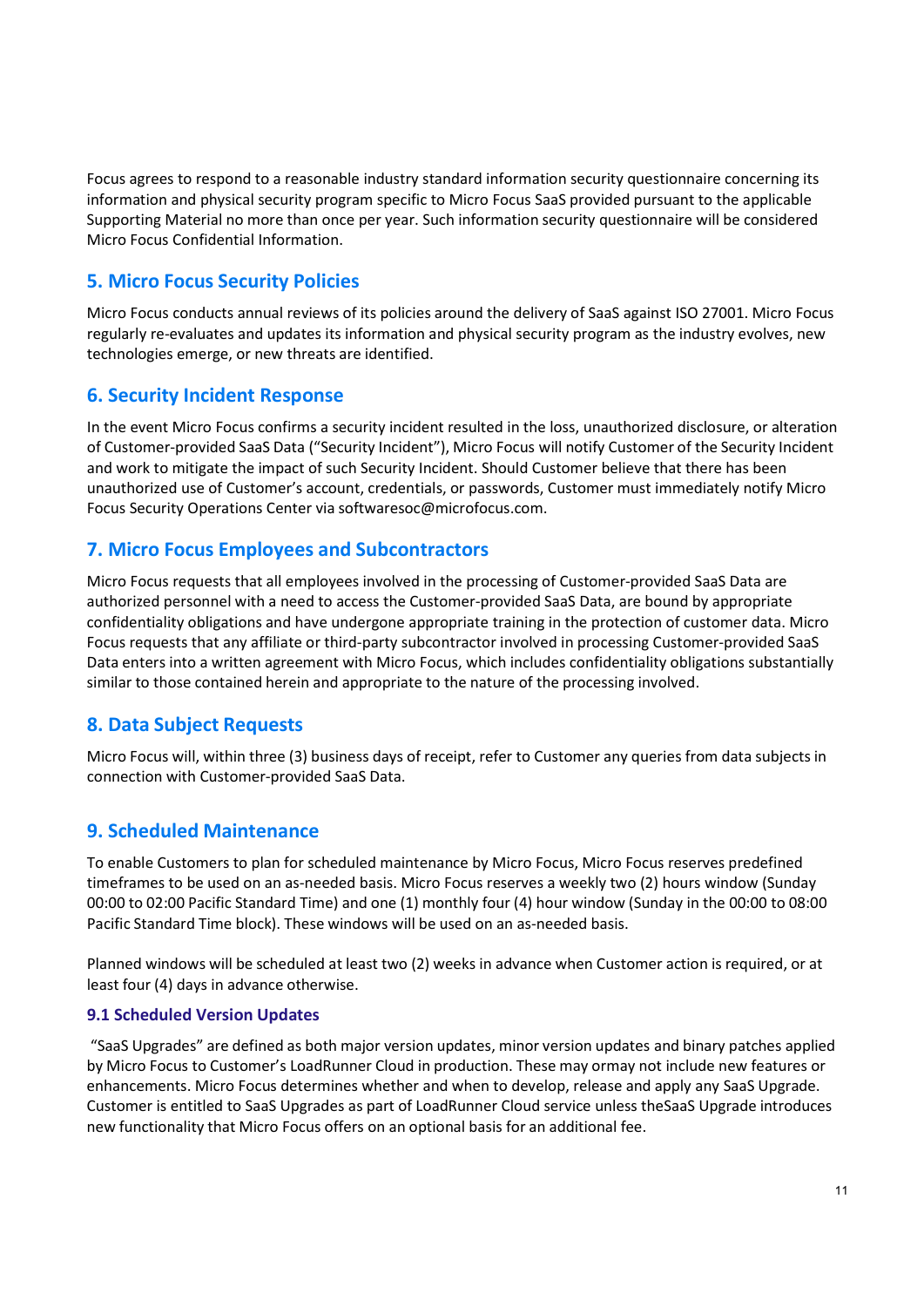Micro Focus will use the Scheduled Maintenance windows defined above to apply the most recent service packs and hot fixes and to perform upgrade to minor versions of LoadRunner Cloud. To enable Customers to plan for scheduled major version updates by Micro Focus, Micro Focus will be scheduling major version updates at least two (2) weeks in advance.

## 10. Service Decommissioning

Customer may cancel Micro Focus SaaS by providing Micro Focus with sixty (60) days written notice prior to the expiration of the SaaS Order Term ("Cancellation"). Such Cancellation shall be effective upon the last day of the then current SaaS Order Term. Upon Cancellation, expiration, or termination of the SaaS Order Term, Micro Focus may disable all Customer access to LoadRunner Cloud, and Customer shall promptly return to Micro Focus (or at Micro Focus's request destroy) any Micro Focus Materials.

Micro Focus will make available to Customer such data in the format generally provided by Micro Focus. The target timeframe is set forth below in the Termination Data Retrieval Period SLO section. After such time, Micro Focus shall have no obligation to maintain or provide any such data, which will be deleted in the ordinary course.

## 11. Solution Availability SLA

Solution Availability is defined as the LoadRunner Cloud production application being available for access and use by Customer and its Authorized Users over the Internet. Micro Focus will provide Customer access to LoadRunner Cloud production application on a twenty-four hour, seven days a week (24x7) basis at a rate of 99.9 % ("SaaS Service Uptime Metric").

## 11.1 Measurement Method

SaaS Service Uptime Metric shall be measured by Micro Focus using Micro Focus monitoring software running from a minimum of four global locations with staggered timing.

On a quarterly basis, the SaaS Service Uptime Metric will be measured using the measurable hours in the quarter (total time minus planned downtime, including maintenance, upgrades, etc.) as the denominator. The numerator is the denominator value minus the time of any outages in the quarter (duration of all outages combined) to give the percentage of available uptime (2,198 actual hours available / 2,200 possible available hours = 99.9 availability).

An "outage" is defined as two consecutive monitor failures within a five-minute period, lasting until the condition has cleared.

## 11.2 Boundaries and Exclusions

The SaaS Service Uptime Metric shall not apply in any of the following exceptions, and neither LoadRunner Cloud will be considered unavailable, nor any Service Level Failure be deemed to occur in connection with any failure to meet the requirement or impaired ability of Customer or its Authorized Users to access or use LoadRunner Cloud:

- Overall Internet congestion, slowdown, or unavailability
- Unavailability of generic Internet services (e.g., DNS servers) due to virus or hacker attacks
- Force majeure events as described in the terms of the SaaS agreement
- Actions or omissions of Customer (unless undertaken at the express direction of Micro Focus) or third parties beyond the control of Micro Focus
- Unavailability due to Customer equipment or third-party computer hardware, software, or network infrastructure not within the sole control of Micro Focus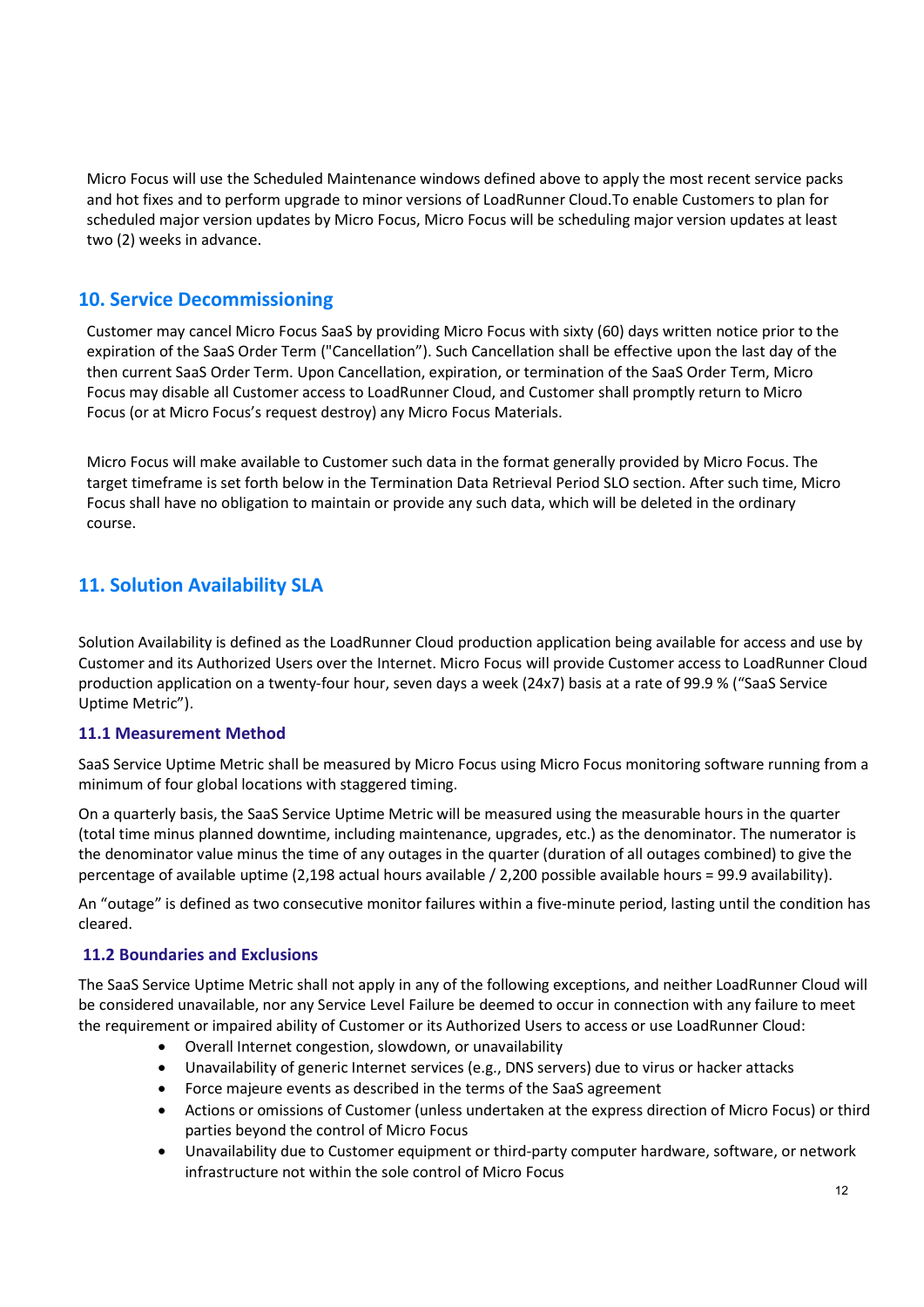- Scheduled Maintenance
- Scheduled Version Updates

## 11.3 Reporting

Micro Focus will provide self-service access to Customer to the availability data online at https://home.software.microfocus.com/myaccount/

In addition, Micro Focus will provide a SaaS Service Uptime Metric Report ("Uptime Metric Report") in accordance with this attachment to the Customer upon request. If the Customer does not agree with the Uptime Metric Report, written notice of non-agreement must be provided to Micro Focus within fifteen (15 days) of receipt of the Uptime Metric Report.

## 11.4 Remedies

Micro Focus's exceeding, meeting, or failing to meet the SaaS Service Uptime Metric as measured over any quarter may be reflected in adjustments to the duration of the initial contract term for Micro Focus SaaS pursuant to the following schedule ("Availability SLA Service Credits"):

| <b>Quarterly Micro Focus SaaS</b><br>Rating | Rating       | <b>Micro Focus SaaS Service Credit</b>                                                  |
|---------------------------------------------|--------------|-----------------------------------------------------------------------------------------|
| Between 99.9 % - 100%                       | Meets Goals  | Not Applicable                                                                          |
| Between 98.0% - 99.8%                       | Tolerable    | Five (5) day extension of LoadRunner<br>Cloud SaaS Order term at no cost to<br>Customer |
| <b>Below 98.0%</b>                          | Unacceptable | Ten (10) day extension of LoadRunner<br>Cloud SaaS Order term at no cost to<br>Customer |

Micro Focus SaaS Ratings below 98% for a quarter shall be escalated by both parties to the Vice President (or equivalent), as outlined in this schedule.

Customer must request all service credits or extensions in writing to Micro Focus within thirty (30) days of the end of the month in which the SaaS Service Uptime Metric was not met and identify the support requests relating to the period where LoadRunner Cloud production application was not available for access and use by Customer and its authorized users over the internet.

Micro Focus SaaS Service Credits shall be cumulative over the SaaS Order term. If Customer renews service, Micro Focus SaaS Service Credits will be applied to a service extension at the end of the renewed subscription term at no additional charge. If Customer does not renew service Micro Focus SaaS Service Credits will be applied towards a service extension at no additional charge. Micro Focus SaaS Service Credits are capped at thirty (30) days per annum.

## 12. Online Support Availability SLO

Online Support Availability is defined as the Micro Focus SaaS support portal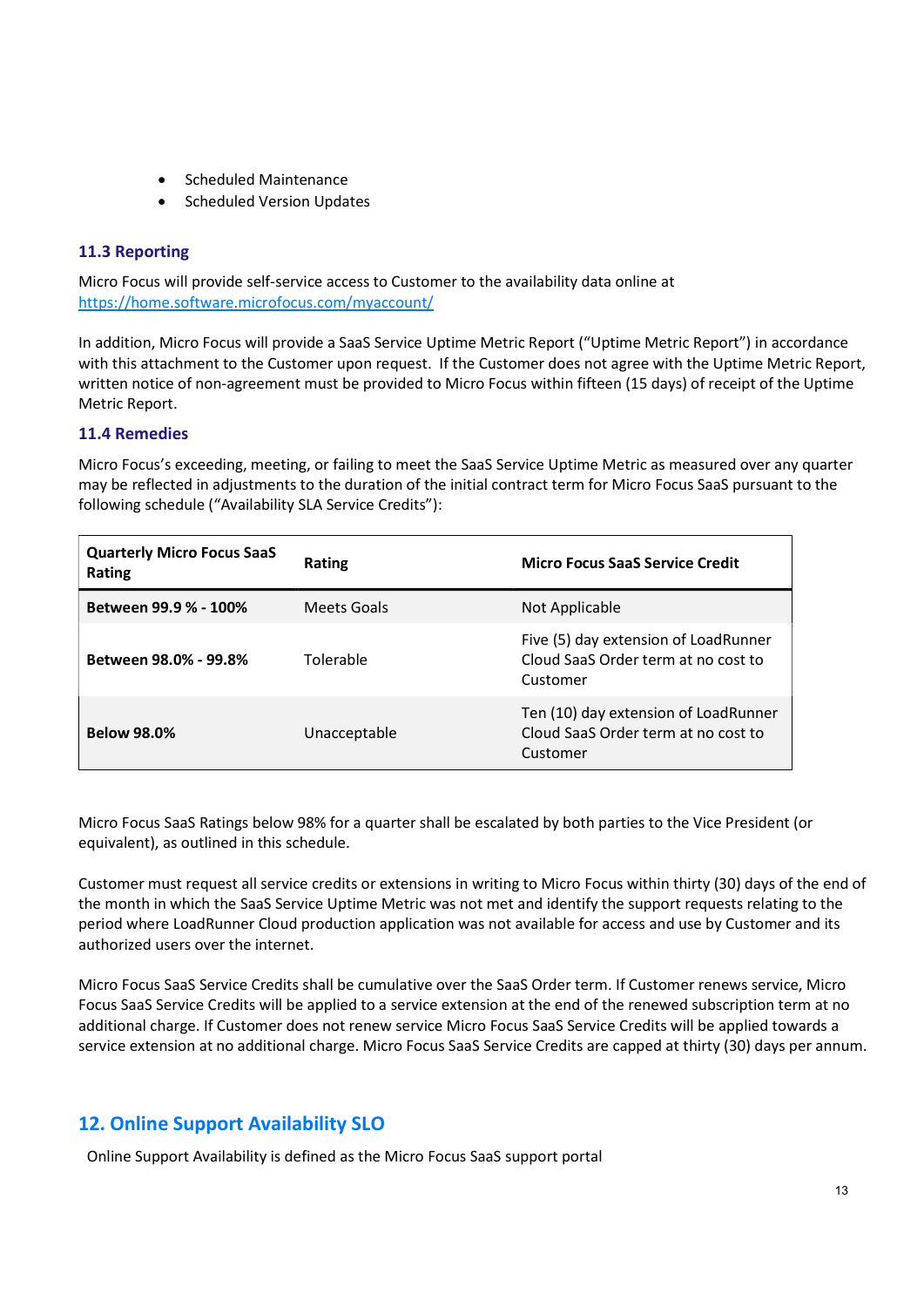## https://login.software.microfocus.com/msg/actions/showLogin

being available for access and use by Customerand its Authorized Users over the Internet. Micro Focus targets to provide Customer access to the Micro Focus SaaS support portal on a twenty-four hour, seven days a week (24x7) basis at a rate of 99.9% ("Online Support Uptime").

## 1. Measurement Method

Online Support Uptime shall be measured by Micro Focus using Micro Focus monitoring software running from a minimum of four global locations with staggered timing.

On a quarterly basis, Online Support Uptime will be measured using the measurable hours in the quarter (total time minus planned downtime, including maintenance, upgrades, etc.) as the denominator. The numerator is the denominator value minus the time of any outages in the quarter (duration of all outages combined) to give the percentage of available uptime (2,198 actual hours available / 2,200 possible available hours = 99.9 availability).

An "outage" is defined as two consecutive monitor failures within a five-minute period, lasting until the condition has cleared.

## 2. Boundaries and Exclusions

Online Support Uptime shall not apply to any of the following exceptions:

- Overall Internet congestion, slowdown, or unavailability
- Unavailability of generic Internet services (e.g., DNS servers) due to virus or hacker attacks
- Force majeure events as described in the terms of agreement
- Actions or inactions of Customer (unless undertaken at the express direction of Micro Focus) or third parties beyond the control of Micro Focus
- Unavailability due to Customer equipment or third-party computer hardware, software, or network infrastructure not within the sole control of Micro Focus
- Scheduled Maintenance

## 12.1 Initial SaaS Response Time SLO

The Initial SaaS Response Time refers to the Service Support. It is defined as the acknowledgment of the receipt of a customer request and the assignment of a case number for tracking purposes. Initial SaaS Response will come as an email to the requester and include the case number and links to track it using Micro Focus online customer portal. The Initial SaaS Response Time covers both service request and support requests. Micro Focus targets to provide the Initial SaaS Response no more than one hour after the successful submission of a customer request.

## 12.2 SaaS Support SLOs

There are two types of SaaS Support SLOs: Service Request and Support Request SLOs.

- The Service Request SLO applies to the majority of routine system requests. This includes functional system requests (product add/move/change), informational, and administrativerequests.
- The Support Request SLO applies to issues that are not part of the standard operation of the service and which causes, or may cause, an interruption to or a reduction in the quality of that service.

The Response and Resolution Targets are provided as guidelines and represent typical request processing by Micro Focus SaaS support teams. They in no way create a legal requirement or obligation for Micro Focus to always respond in the stated time.

## 12.3 Termination Data Retrieval Period SLO

The Termination Data Retrieval Period is defined as the length of time in which Customer can retrieve a copyof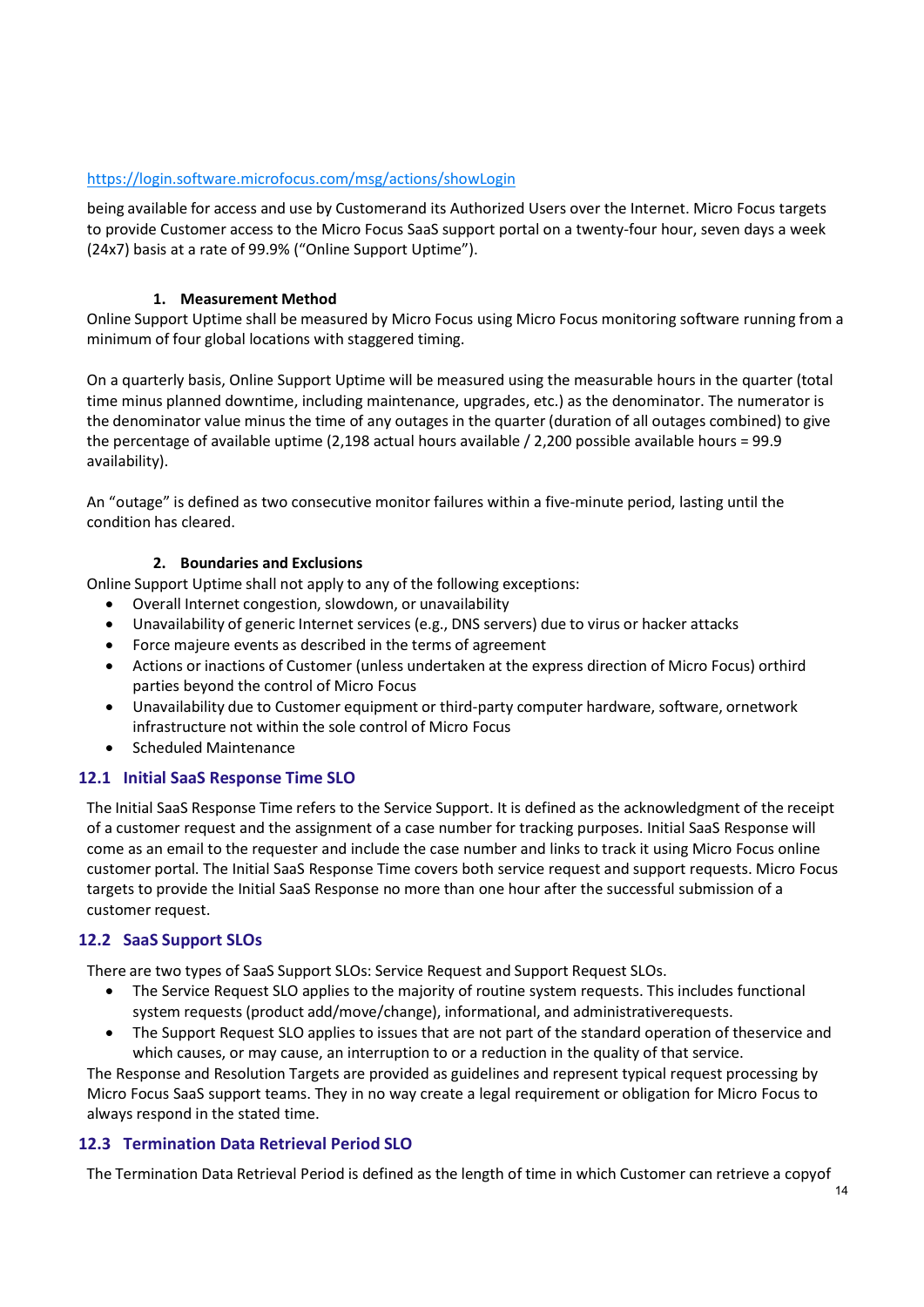their Customer LoadRunner Cloud data from Micro Focus. Micro Focus targets to make available such data for download in the format generally provided by Micro Focus for 30 days following the termination of the SaaS Order Term.

## 13. Standard Service Requirements

## 13.1 Roles and Responsibilities

This section describes general Customer and Micro Focus responsibilities relative to LoadRunner Cloud. Micro Focus's ability to fulfill its responsibilities relative to SaaS is dependent upon Customer fulfilling the responsibilities described below and elsewhere herein:

## 13.2 Customer Roles and Responsibilities

| <b>Customer Role</b>      | <b>Responsibilities</b>                                                                                     |
|---------------------------|-------------------------------------------------------------------------------------------------------------|
| <b>Business Owner</b>     | Owns the business relationship between the<br>customer and Micro Focus                                      |
|                           | Owns the business relationship with the range of<br>departments and organizations using LoadRunner<br>Cloud |
|                           | Manages contract issues                                                                                     |
| Project<br><b>Manager</b> | Coordinates customer resources as necessary                                                                 |
|                           | Serves as the point of contact between the customer<br>and Micro Focus                                      |
|                           | Drives communication from the customer side                                                                 |
|                           | Serves as the point of escalation for issue resolution<br>and service-related issues                        |
| Administrator             | Serves as the first point of contact for LoadRunner<br>Cloud end userfor problem isolation                  |
|                           | Performs LoadRunner Cloud administration                                                                    |
|                           | Provides tier-1 support and works with Micro Focus<br>to provide tier-2 support                             |
|                           | Coordinates end-user testing as required                                                                    |
|                           |                                                                                                             |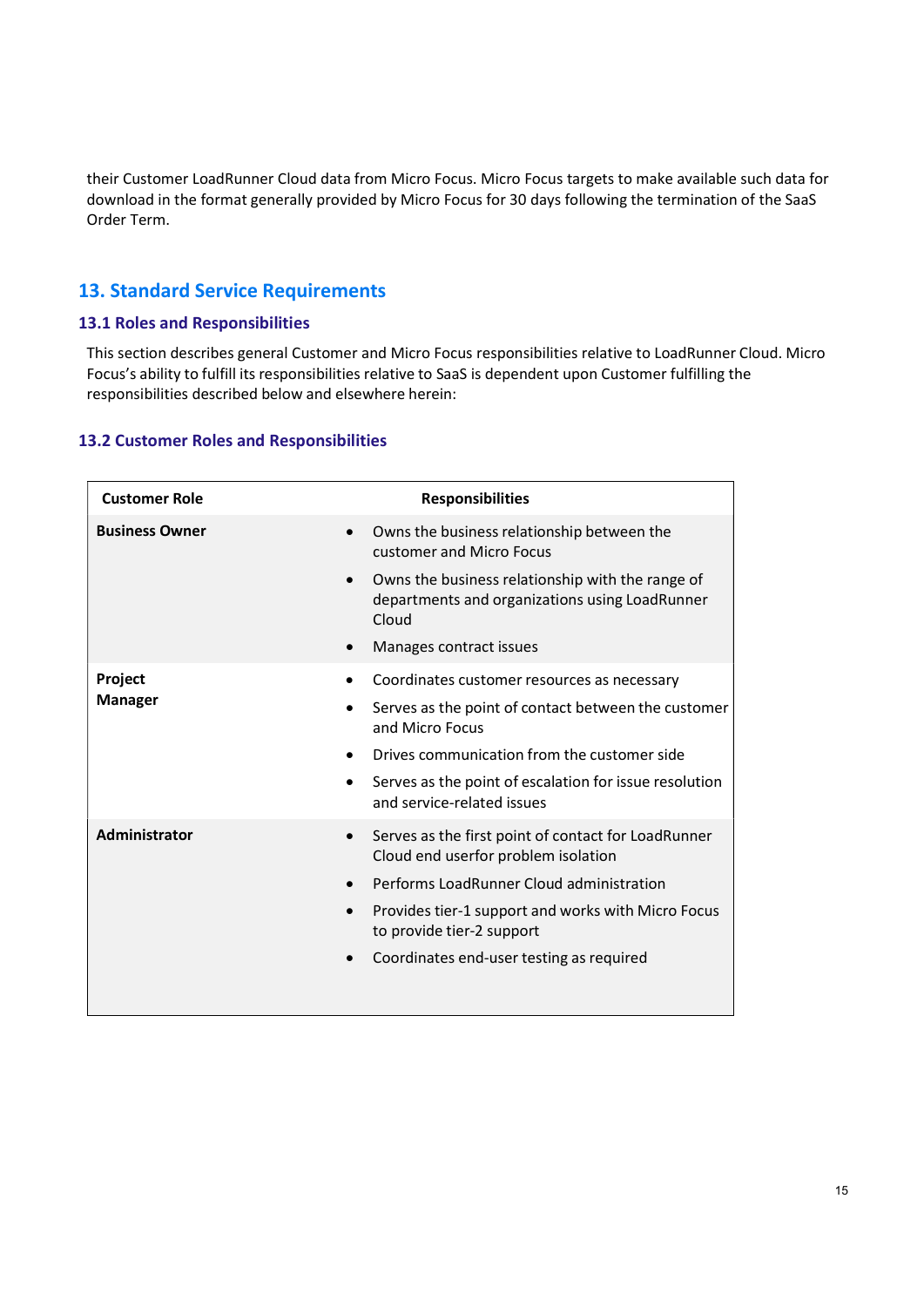|                                 | Leads ongoing solution validation                                                                   |
|---------------------------------|-----------------------------------------------------------------------------------------------------|
|                                 | Trains the end-user community                                                                       |
|                                 | Coordinates infrastructure-related activities at the<br>customer site                               |
|                                 | Owns any customization<br>$\bullet$                                                                 |
| <b>Subject Matter</b><br>Expert | Leverages the product functionality designed by<br>٠<br>Customer's LoadRunner Cloud administrators. |
|                                 | Provides periodic feedback to the LoadRunner<br>Cloud Administrator                                 |
|                                 |                                                                                                     |

## 13.3 Micro Focus Roles and Responsibilities

| <b>Micro Focus Role</b>                         | <b>Responsibilities</b>                                                                                                                                                                                                                                                                                 |
|-------------------------------------------------|---------------------------------------------------------------------------------------------------------------------------------------------------------------------------------------------------------------------------------------------------------------------------------------------------------|
| <b>Service Operations Center</b><br>Staff (SOC) | Primary point of contact for service requests. The<br>customer can contact the Service Operations Center for<br>all services such as support and maintenance, or issues<br>regarding availability of LoadRunner Cloud<br>Provides 24x7 application support<br>Provides 24x7 SaaS infrastructure support |
| <b>Operations Staff (Ops)</b>                   | Monitors the Micro Focus systems and LoadRunner<br>Cloud for availability<br>Performs system-related tasks such as backups,<br>$\bullet$<br>archiving, and restoring instances according to Micro<br>Focus's standard practices                                                                         |

## 13.4 Assumptions and Dependencies

This Service Description is based upon the following assumptions and dependencies between the Customer and Micro Focus:

- Customer must have internet connectivity to access LoadRunner Cloud
- LoadRunner Cloud will be performed remotely and delivered in English only
- A SaaS Order term is valid for a single application deployment, which cannot be changed during the SaaS Order term
- The service commencement date is the date on which Customer's purchase order (PO) is booked within the Micro Focus order management system
- The import of Customer data into the LoadRunner Cloud during the implementation requires that the information is made available to Micro Focus at the appropriate step of the solution implementation and in the Micro Focus designated format
- Customer must ensure that its administrators maintain accurate contact information with Micro Focus